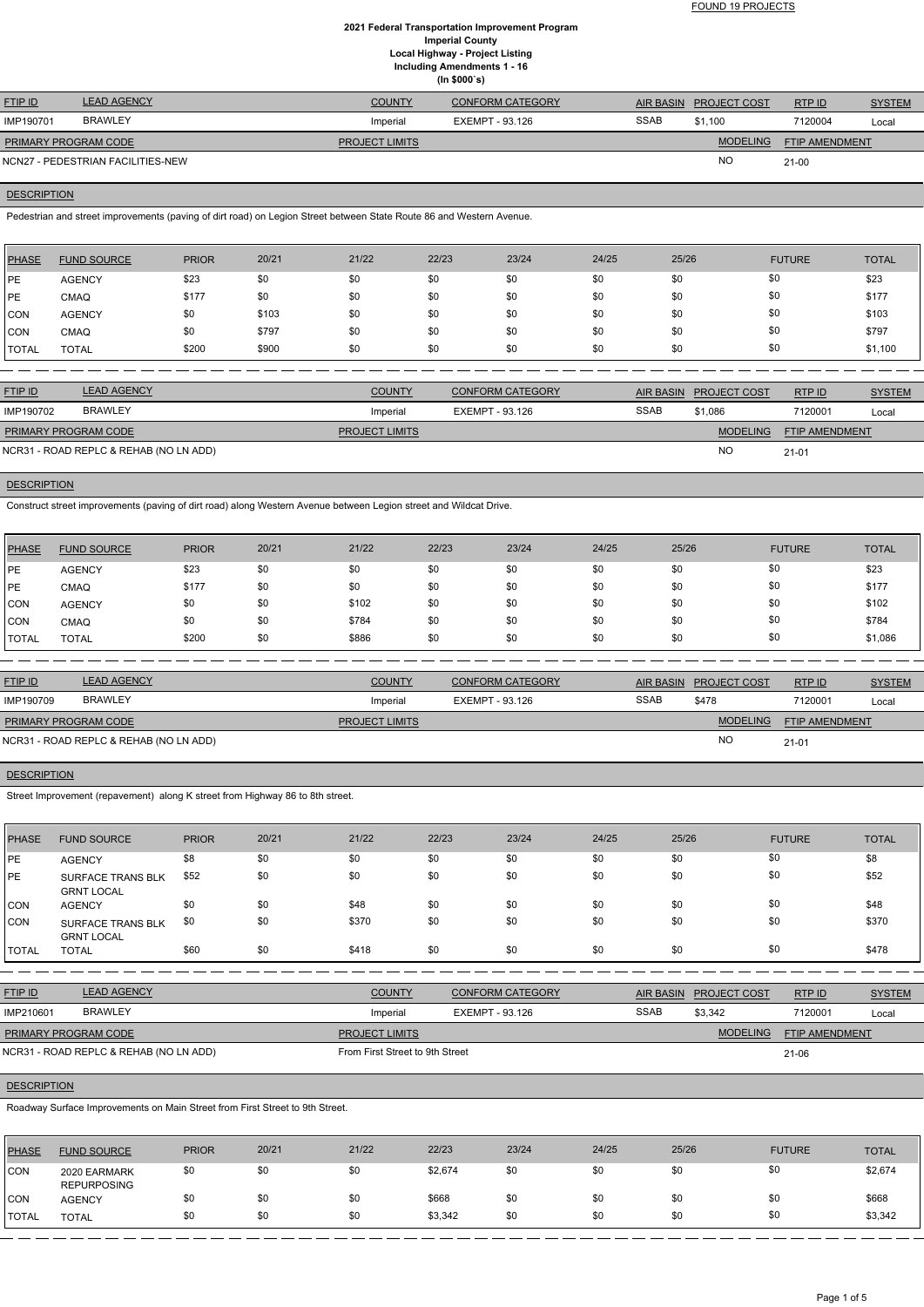# **2021 Federal Transportation Improvement Program Imperial County Local Highway - Project Listing Including Amendments 1 - 16**

|                                        | (ln \$000's)       |                                   |                         |             |                        |                       |               |  |  |  |  |
|----------------------------------------|--------------------|-----------------------------------|-------------------------|-------------|------------------------|-----------------------|---------------|--|--|--|--|
| <b>FTIP ID</b>                         | <b>LEAD AGENCY</b> | <b>COUNTY</b>                     | <b>CONFORM CATEGORY</b> |             | AIR BASIN PROJECT COST | RTP ID                | <b>SYSTEM</b> |  |  |  |  |
| IMP191001                              | <b>CALEXICO</b>    | Imperial                          | EXEMPT - 93.126         | <b>SSAB</b> | \$524                  | 7120001               | Local         |  |  |  |  |
| <b>PRIMARY PROGRAM CODE</b>            |                    | <b>PROJECT LIMITS</b>             |                         |             | <b>MODELING</b>        | <b>FTIP AMENDMENT</b> |               |  |  |  |  |
| NCR31 - ROAD REPLC & REHAB (NO LN ADD) |                    | From Scaroni Blvd to Portico Blvd |                         | 21-00       |                        |                       |               |  |  |  |  |

# **DESCRIPTION**

Weakley Street Improvements between Scaroni Blvd. and Portico Blvd. (paving of dirt road).

| <b>PHASE</b> | <b>FUND SOURCE</b> | <b>PRIOR</b> | 20/21 | 21/22 | 22/23 | 23/24 | 24/25 | 25/26 | <b>FUTURE</b> | <b>TOTAL</b> |
|--------------|--------------------|--------------|-------|-------|-------|-------|-------|-------|---------------|--------------|
| <b>IPE</b>   | <b>AGENCY</b>      | \$2          | \$0   | \$0   | \$0   | \$0   | \$0   | \$0   | \$0           | \$2          |
| <b>PE</b>    | <b>CMAQ</b>        | \$18         | \$0   | \$0   | \$0   | \$0   | \$0   | \$0   | \$0           | \$18         |
| ROW          | <b>AGENCY</b>      | \$18         | \$0   | \$0   | \$0   | \$0   | \$0   | \$0   | \$0           | \$18         |
| ROW          | <b>CMAQ</b>        | \$155        | \$0   | \$0   | \$0   | \$0   | \$0   | \$0   | \$0           | \$155        |
| <b>CON</b>   | <b>AGENCY</b>      | \$0          | \$40  | \$0   | \$0   | \$0   | \$0   | \$0   | \$0           | \$40         |
| <b>CON</b>   | <b>CMAQ</b>        | \$0          | \$291 | \$0   | \$0   | \$0   | \$0   | \$0   | \$0           | \$291        |
| <b>TOTAL</b> | <b>TOTAL</b>       | \$193        | \$331 | \$0   | \$0   | \$0   | \$0   | \$0   | \$0           | \$524        |

| <b>FTIP ID</b>              | <b>LEAD AGENCY</b>                             | <b>COUNTY</b>         | <b>CONFORM CATEGORY</b> |             | <b>AIR BASIN PROJECT COST</b> | RTP ID                | <b>SYSTEM</b> |
|-----------------------------|------------------------------------------------|-----------------------|-------------------------|-------------|-------------------------------|-----------------------|---------------|
| IMPL519                     | CALTRANS                                       | Imperial              | EXEMPT - 93.126         | <b>SSAB</b> | \$18,916                      | <b>REG0701</b>        | Local         |
| <b>PRIMARY PROGRAM CODE</b> |                                                | <b>PROJECT LIMITS</b> |                         |             | <b>MODELING</b>               | <b>FTIP AMENDMENT</b> |               |
|                             | NCR36 - BRIDGE RESTORATION & REPLC (NO LN ADD) |                       |                         |             | <b>NC</b>                     | 21-08                 |               |

### **DESCRIPTION**

Grouped Projects for Bridge Rehabilitation and Reconstruction - SHOPP Program. Projects are consistent with 40 CFR Part 93.126 Exempt Tables 2 categories - Widening narrow pavements or reconstructing bridges (no additional travel lanes).

| <b>PHASE</b> | <b>FUND SOURCE</b>                     | <b>PRIOR</b> | 20/21   | 21/22    | 22/23 | 23/24 | 24/25 | 25/26 | <b>FUTURE</b> | <b>TOTAL</b> |
|--------------|----------------------------------------|--------------|---------|----------|-------|-------|-------|-------|---------------|--------------|
| <b>CON</b>   | SHOPP - ADVANCE<br><b>CONSTRUCTION</b> | \$1,795      | \$5,232 | \$11,889 | \$0   | \$0   | \$0   | \$0   | \$0           | \$18,916     |
| <b>TOTAL</b> | <b>TOTAL</b>                           | \$1,795      | \$5,232 | \$11,889 | \$0   | \$0   | \$0   | \$0   | \$0           | \$18,916     |

| <b>LEAD AGENCY</b> | <b>COUNTY</b>                                                              | CONFORM CATEGORY |                         |                 | RTPID                  | <b>SYSTEM</b> |
|--------------------|----------------------------------------------------------------------------|------------------|-------------------------|-----------------|------------------------|---------------|
| EL CENTRO          | Imperial                                                                   | NON-EXEMPT       | <b>SSAB</b>             | \$6,937         | 1161L001               | Local         |
|                    | <b>PROJECT LIMITS</b>                                                      |                  |                         | <b>MODELING</b> | <b>FTIP AMENDMENT</b>  |               |
|                    |                                                                            |                  |                         | <b>YES</b>      | $21 - 01$              |               |
|                    | <b>PRIMARY PROGRAM CODE</b><br>CAX66 - NEW CONNECTNS/CROSS TRAFFIC IMP: RS |                  | From I-8 to Wake Avenue |                 | AIR BASIN PROJECT COST |               |

# **DESCRIPTION**

Imperial Avenue Extension South - new roadway from I-8 to McCabe Road. Phase 1 includes 4 new lanes on Imperial Avenue from I-8 to Wake Avenue; and 2 new lanes on Wake Avenue from Imperial Avenue to Cypress Drive.

| PHASE | <b>FUND SOURCE</b>                      | <b>PRIOR</b> | 20/21   | 21/22 | 22/23 | 23/24 | 24/25 | 25/26 | <b>FUTURE</b> | <b>TOTAL</b> |
|-------|-----------------------------------------|--------------|---------|-------|-------|-------|-------|-------|---------------|--------------|
| IPE.  | <b>AGENCY</b>                           | \$490        | \$0     | \$0   | \$0   | \$0   | \$0   | \$0   | \$0           | \$490        |
| ROW   | <b>AGENCY</b>                           | \$374        | \$0     | \$0   | \$0   | \$0   | \$0   | \$0   | \$0           | \$374        |
| ROW   | <b>STP LOCAL</b>                        | \$2,876      | \$0     | \$0   | \$0   | \$0   | \$0   | \$0   | \$0           | \$2,876      |
| CON   | <b>AGENCY</b>                           | \$0          | \$2,374 | \$0   | \$0   | \$0   | \$0   | \$0   | \$0           | \$2,374      |
| CON   | <b>HIGHWAY</b><br><b>INFRASTRUCTURE</b> | \$0          | \$823   | \$0   | \$0   | \$0   | \$0   | \$0   | \$0           | \$823        |
| TOTAL | <b>TOTAL</b>                            | \$3,740      | \$3,197 | \$0   | \$0   | \$0   | \$0   | \$0   | \$0           | \$6,937      |

| <b>FTIP ID</b>       | LEAD AGENCY                           | <b>COUNTY</b><br><b>CONFORM CATEGORY</b> |            | <b>AIR BASIN</b> | <b>PROJECT COST</b> | RTPID                 | <b>SYSTEM</b> |
|----------------------|---------------------------------------|------------------------------------------|------------|------------------|---------------------|-----------------------|---------------|
| IMP190704            | EL CENTRO                             | Imperial                                 | NON-EXEMPT | <b>SSAB</b>      | \$443               | 7120001               | Local         |
| PRIMARY PROGRAM CODE |                                       | <b>PROJECT LIMITS</b>                    |            |                  | <b>MODELING</b>     | <b>FTIP AMENDMENT</b> |               |
|                      | <b>ITS02 - SIGNAL SYNCHRONIZATION</b> | From Dogwood Avenue to Plaza Drive       |            |                  | YES                 | $21 - 01$             |               |

# **DESCRIPTION**

Interconnect and synchronize existing interconnected signal lights along Dogwood Avenue and along 8th street to the City of El Centro's master computer.

| PHASE      | <b>FUND SOURCE</b> | <b>PRIOR</b> | 20/21 | 21/22 | 22/23 | 23/24 | 24/25 | 25/26 | <b>FUTURE</b> | <b>TOTAL</b> |
|------------|--------------------|--------------|-------|-------|-------|-------|-------|-------|---------------|--------------|
| PE         | <b>AGENCY</b>      | \$7          | \$0   | \$0   | \$0   | \$0   | \$0   | \$0   | \$0           | \$7          |
| PE         | <b>CMAQ</b>        | \$48         | \$0   | \$0   | \$0   | \$0   | \$0   | \$0   | \$0           | \$48         |
| CON        | <b>AGENCY</b>      | \$0          | \$45  | \$0   | \$0   | \$0   | \$0   | \$0   | \$0           | \$45         |
| <b>CON</b> | <b>CMAQ</b>        | \$0          | \$343 | \$0   | \$0   | \$0   | \$0   | \$0   | \$0           | \$343        |
| TOTAL      | <b>TOTAL</b>       | \$55         | \$388 | \$0   | \$0   | \$0   | \$0   | \$0   | \$0           | \$443        |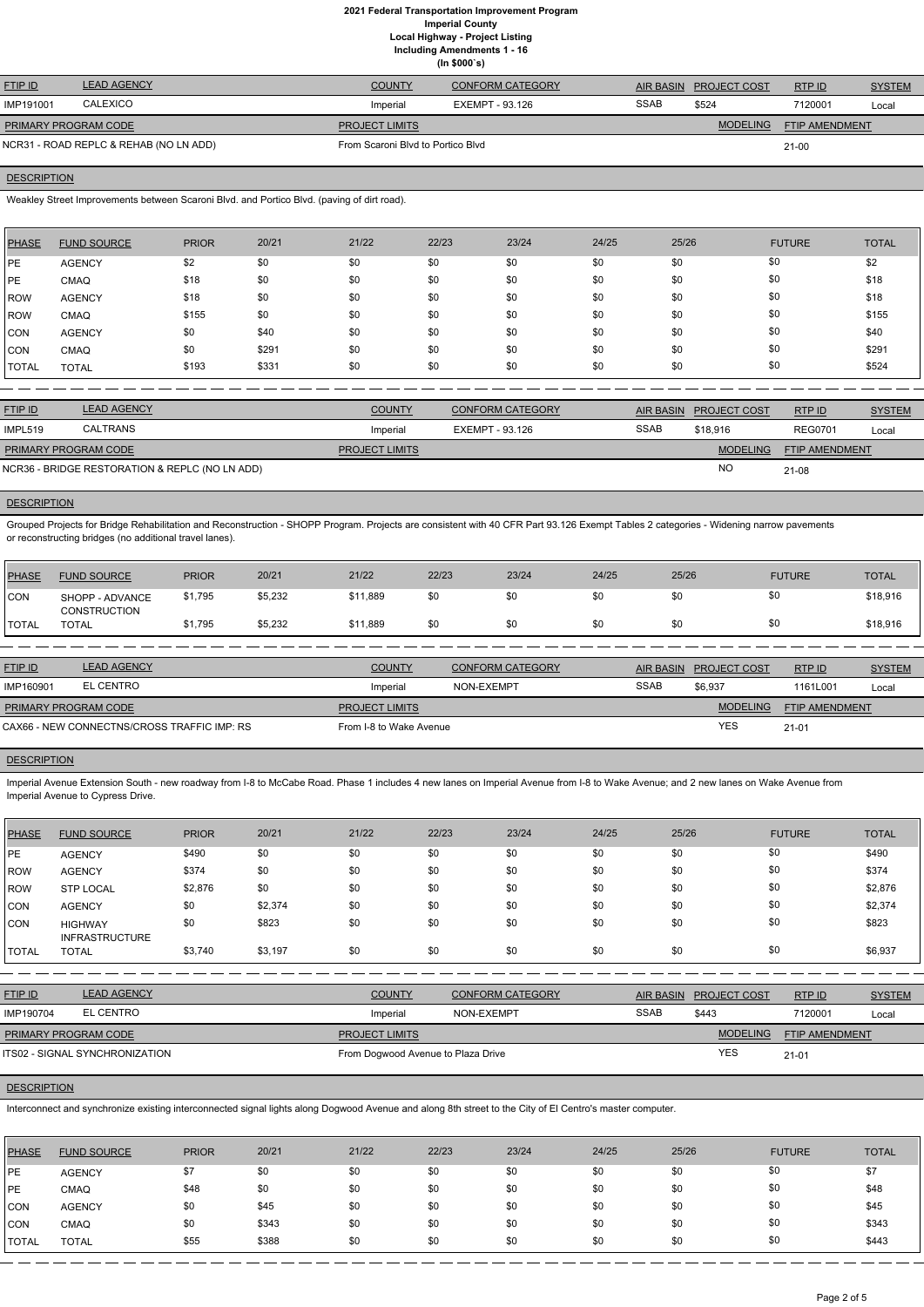# **2021 Federal Transportation Improvement Program Imperial County Local Highway - Project Listing Including Amendments 1 - 16 (In \$000`s)**

| <b>FTIP ID</b>              | <b>LEAD AGENCY</b>                    | <b>COUNTY</b>                       | <b>CONFORM CATEGORY</b> |             | AIR BASIN PROJECT COST | RTPID                 | <b>SYSTEM</b> |
|-----------------------------|---------------------------------------|-------------------------------------|-------------------------|-------------|------------------------|-----------------------|---------------|
| IMP190710                   | EL CENTRO                             | Imperial                            | NON-EXEMPT              | <b>SSAB</b> | \$3,293                | 1161L001              | Local         |
| <b>PRIMARY PROGRAM CODE</b> |                                       | <b>PROJECT LIMITS</b>               |                         |             | <b>MODELING</b>        | <b>FTIP AMENDMENT</b> |               |
|                             | CAX67 - NEW HIGHWAY (NO HOV LANE): RS | From Wake Avenue to Danenberg Drive |                         |             | YES                    | $21 - 01$             |               |

# **DESCRIPTION**

**DESCRIPTION** 

Imperial Avenue Extension South - new roadway from I-8 to McCabe Road. Phase 2 includes 2 lanes on Imperial Avenue from Wake Avenue to Danenberg Drive; and 2 new lanes on Danenberg Drive from the westerly extension of Danenberg Drive towards Imperial Avenue.

| <b>PHASE</b> | <b>FUND SOURCE</b>                            | <b>PRIOR</b> | 20/21 | 21/22   | 22/23 | 23/24 | 24/25 | 25/26 | <b>FUTURE</b> | <b>TOTAL</b> |
|--------------|-----------------------------------------------|--------------|-------|---------|-------|-------|-------|-------|---------------|--------------|
| CON          | <b>AGENCY</b>                                 | \$0          | \$93  | \$285   | \$0   | \$0   | \$0   | \$0   | \$0           | \$378        |
| CON          | <b>SURFACE TRANS BLK</b><br><b>GRNT LOCAL</b> | \$0          | \$715 | \$2,200 | \$0   | \$0   | \$0   | \$0   | \$0           | \$2,915      |
| 'TOTAL       | <b>TOTAL</b>                                  | \$0          | \$808 | \$2,485 | \$0   | \$0   | \$0   | \$0   | \$0           | \$3,293      |
|              |                                               |              |       |         |       |       |       |       |               |              |

| <b>FTIP ID</b>              | <b>LEAD AGENCY</b>                | <b>COUNTY</b>         | <b>CONFORM CATEGORY</b> |             | AIR BASIN PROJECT COST | RTPID                 | <b>SYSTEM</b> |
|-----------------------------|-----------------------------------|-----------------------|-------------------------|-------------|------------------------|-----------------------|---------------|
| IMP190705                   | HOLTVILLE                         | Imperial              | EXEMPT - 93.126         | <b>SSAB</b> | \$238                  | 7120004               | Local         |
| <b>PRIMARY PROGRAM CODE</b> |                                   | <b>PROJECT LIMITS</b> |                         |             | <b>MODELING</b>        | <b>FTIP AMENDMENT</b> |               |
|                             | NCN27 - PEDESTRIAN FACILITIES-NEW |                       |                         |             | <b>NO</b>              | $21 - 00$             |               |

Cedar Avenue sidewalk improvements from 4th street to 5th street.

| <b>PHASE</b> | <b>FUND SOURCE</b> | <b>PRIOR</b> | 20/21 | 21/22 | 22/23 | 23/24 | 24/25 | 25/26 | <b>FUTURE</b> | <b>TOTAL</b> |
|--------------|--------------------|--------------|-------|-------|-------|-------|-------|-------|---------------|--------------|
| <b>IPE</b>   | <b>AGENCY</b>      | \$3          | \$0   | \$0   | \$0   | \$0   | \$0   | \$0   | \$0           | \$3          |
| <b>IPE</b>   | <b>CMAQ</b>        | \$17         | \$0   | \$0   | \$0   | \$0   | \$0   | \$0   | \$0           | \$17         |
| CON          | <b>AGENCY</b>      | \$0          | \$25  | \$0   | \$0   | \$0   | \$0   | \$0   | \$0           | \$25         |
| CON          | <b>CMAQ</b>        | \$0          | \$193 | \$0   | \$0   | \$0   | \$0   | \$0   | \$0           | \$193        |
| <b>TOTAL</b> | TOTAL              | \$20         | \$218 | \$0   | \$0   | \$0   | \$0   | \$0   | \$0           | \$238        |

The project consist in providing improvements such as sidewalks, driveways, in-fill paving to accommodate a bike lane along Rio Vista Street from San Diego Avenue to Holt Avenue in the community of Seeley.

| <b>FTIP ID</b>              | <b>LEAD AGENCY</b>                     | <b>COUNTY</b>         | <b>CONFORM CATEGORY</b> | <b>AIR BASIN</b> | <b>PROJECT COST</b> | RTP ID                | <b>SYSTEM</b> |
|-----------------------------|----------------------------------------|-----------------------|-------------------------|------------------|---------------------|-----------------------|---------------|
| IMP190301                   | <b>IMPERIAL CITY</b>                   | Imperial              | EXEMPT - 93.126         | <b>SSAB</b>      | \$3,022             | 7120001               | Local         |
| <b>PRIMARY PROGRAM CODE</b> |                                        | <b>PROJECT LIMITS</b> |                         |                  | <b>MODELING</b>     | <b>FTIP AMENDMENT</b> |               |
|                             | NCR31 - ROAD REPLC & REHAB (NO LN ADD) |                       |                         |                  | NO                  | $21 - 01$             |               |

#### **DESCRIPTION**

2nd Street Rehabilitation & Reconstruction from Old SR-86 to P Street.

| PHASE          | <b>FUND SOURCE</b>                     | <b>PRIOR</b> | 20/21   | 21/22 | 22/23 | 23/24 | 24/25 | 25/26 | <b>FUTURE</b> | <b>TOTAL</b> |
|----------------|----------------------------------------|--------------|---------|-------|-------|-------|-------|-------|---------------|--------------|
| <b>CON</b>     | <b>AGENCY</b>                          | \$0          | \$1,181 | \$0   | \$0   | \$0   | \$0   | \$0   | \$0           | \$1,181      |
| <b>CON</b>     | SURFACE TRANS BLK<br><b>GRNT LOCAL</b> | \$0          | \$1,841 | \$0   | \$0   | \$0   | \$0   |       | \$0           | \$1,841      |
| <b>I</b> TOTAL | TOTAL                                  | \$0          | \$3,022 | \$0   | \$0   | \$0   | \$0   | \$0   | \$0           | \$3,022      |

| <b>FTIP ID</b>                                        | <b>LEAD AGENCY</b> | <b>COUNTY</b>                        | <b>CONFORM CATEGORY</b> |             | AIR BASIN PROJECT COST | RTPID                 | <b>SYSTEM</b> |
|-------------------------------------------------------|--------------------|--------------------------------------|-------------------------|-------------|------------------------|-----------------------|---------------|
| IMP190712                                             | IMPERIAL CITY      | Imperial                             | NON-EXEMPT              | <b>SSAB</b> | \$2.445                | 7120001               | Local         |
| <b>PRIMARY PROGRAM CODE</b>                           |                    | <b>PROJECT LIMITS</b>                |                         |             | <b>MODELING</b>        | <b>FTIP AMENDMENT</b> |               |
| CAX63 - HIGHWAY/ROAD IMP - LANE ADD'S (NO HOV LANES): |                    | From Aten Boulevard to Treshill Road |                         |             | YES                    | $21 - 01$             |               |

RS

# **DESCRIPTION**

La Brucherie Road Widening from 2 lanes to 4 lanes from Aten Blvd. to Treshill Road.

| <b>PHASE</b> | <b>FUND SOURCE</b> | <b>PRIOR</b> | 20/21   | 21/22 | 22/23 | 23/24 | 24/25 | 25/26 | <b>FUTURE</b> | <b>TOTAL</b> |
|--------------|--------------------|--------------|---------|-------|-------|-------|-------|-------|---------------|--------------|
| <b>CON</b>   | <b>AGENCY</b>      | \$0          | \$2,445 | \$0   | \$0   |       |       |       |               | \$2,445      |
| <b>TOTAL</b> | <b>TOTAL</b>       | \$0          | \$2,445 | \$0   | \$0   | \$0   | \$0   |       |               | \$2,445      |

| <b>FTIP ID</b>              | <b>LEAD AGENCY</b>                | <b>COUNTY</b>         | CONFORM CATEGORY | <b>AIR BASIN</b> | <b>PROJECT COST</b> | RTP ID                | <b>SYSTEM</b> |
|-----------------------------|-----------------------------------|-----------------------|------------------|------------------|---------------------|-----------------------|---------------|
| IMP170101                   | <b>IMPERIAL COUNTY</b>            | Imperial              | EXEMPT - 93.126  | <b>SSAB</b>      | \$1.119             | 7120004               | Local         |
| <b>PRIMARY PROGRAM CODE</b> |                                   | <b>PROJECT LIMITS</b> |                  |                  | <b>MODELING</b>     | <b>FTIP AMENDMENT</b> |               |
|                             | NCN27 - PEDESTRIAN FACILITIES-NEW |                       |                  |                  | <b>NC</b>           | $21 - 00$             |               |

# **DESCRIPTION**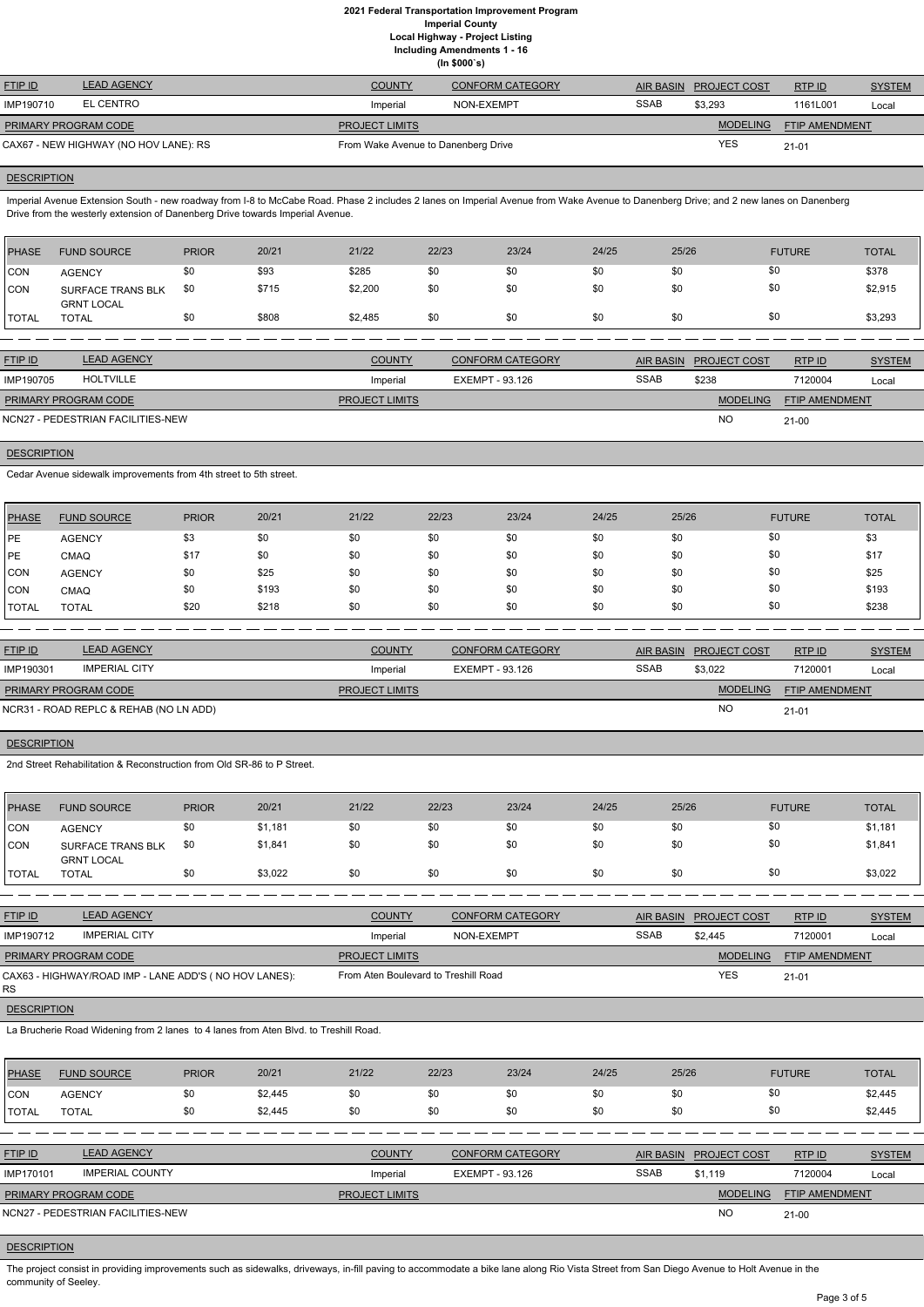# **2021 Federal Transportation Improvement Program Imperial County Local Highway - Project Listing Including Amendments 1 - 16 (In \$000`s)**

| PHASE        | <b>FUND SOURCE</b> | <b>PRIOR</b> | 20/21 | 21/22 | 22/23 | 23/24 | 24/25 | 25/26 | <b>FUTURE</b> | <b>TOTAL</b> |
|--------------|--------------------|--------------|-------|-------|-------|-------|-------|-------|---------------|--------------|
| PE           | <b>AGENCY</b>      | \$26         | \$0   | \$0   | \$0   | \$0   | \$0   | \$0   | \$0           | \$26         |
| PE           | <b>CMAQ</b>        | \$198        | \$0   | \$0   | \$0   | \$0   | \$0   | \$0   | \$0           | \$198        |
| <b>ICON</b>  | <b>AGENCY</b>      | \$0          | \$0   | \$103 | \$0   | \$0   | \$0   | \$0   | \$0           | \$103        |
| <b>ICON</b>  | <b>CMAQ</b>        | \$0          | \$0   | \$792 | \$0   | \$0   | \$0   | \$0   | \$0           | \$792        |
| <b>TOTAL</b> | <b>TOTAL</b>       | \$224        | \$0   | \$895 | \$0   | \$0   | \$0   | \$0   | \$0           | \$1,119      |

| <b>FTIP ID</b>                         | <b>LEAD AGENCY</b>     | <b>COUNTY</b>         | <b>CONFORM CATEGORY</b> |             | AIR BASIN PROJECT COST | RTP ID                | <b>SYSTEM</b> |
|----------------------------------------|------------------------|-----------------------|-------------------------|-------------|------------------------|-----------------------|---------------|
| IMP190713                              | <b>IMPERIAL COUNTY</b> | Imperial              | EXEMPT - 93.126         | <b>SSAB</b> | \$1.202                | 7120004               | Local         |
| <b>PRIMARY PROGRAM CODE</b>            |                        | <b>PROJECT LIMITS</b> |                         |             | <b>MODELING</b>        | <b>FTIP AMENDMENT</b> |               |
| NCR31 - ROAD REPLC & REHAB (NO LN ADD) |                        |                       |                         |             | <b>NC</b>              | $21 - 00$             |               |

# **DESCRIPTION**

The project consist in providing improvements on Main Street such as widening of existing road to add bike lane, sidewalks, shoulder, curb and gutter from Highway 111 to Memphis Avenue in Niland.

| <b>PHASE</b> | <b>FUND SOURCE</b> | <b>PRIOR</b> | 20/21 | 21/22   | 22/23 | 23/24 | 24/25 | 25/26 | <b>FUTURE</b> | <b>TOTAL</b> |
|--------------|--------------------|--------------|-------|---------|-------|-------|-------|-------|---------------|--------------|
| <b>IPE</b>   | <b>AGENCY</b>      | \$0          | \$14  | \$0     | \$0   | \$0   | \$0   | \$0   | \$0           | \$14         |
| <b>IPE</b>   | <b>CMAQ</b>        | \$0          | \$107 | \$0     | \$0   | \$0   | \$0   | \$0   | \$0           | \$107        |
| CON          | <b>AGENCY</b>      | \$0          | \$0   | \$916   | \$0   | \$0   | \$0   | \$0   | \$0           | \$916        |
| CON          | <b>CMAQ</b>        | \$0          | \$0   | \$165   | \$0   | \$0   | \$0   | \$0   | \$0           | \$165        |
| <b>TOTAL</b> | <b>TOTAL</b>       | \$0          | \$121 | \$1,081 | \$0   | \$0   | \$0   | \$0   | \$0           | \$1,202      |

| <b>FTIP ID</b>              | <b>LEAD AGENCY</b>               | <b>COUNTY</b>         | <b>CONFORM CATEGORY</b> |             | AIR BASIN PROJECT COST | <b>RTPID</b>          | <b>SYSTEM</b> |
|-----------------------------|----------------------------------|-----------------------|-------------------------|-------------|------------------------|-----------------------|---------------|
| IMP190715                   | <b>IMPERIAL COUNTY</b>           | Imperial              | EXEMPT - 93.126         | <b>SSAB</b> | \$443                  | 7120004               | Local         |
| <b>PRIMARY PROGRAM CODE</b> |                                  | <b>PROJECT LIMITS</b> |                         |             | <b>MODELING</b>        | <b>FTIP AMENDMENT</b> |               |
|                             | NCR26 - BICYCLE FACILITY-UPGRADE |                       |                         |             | <b>NO</b>              | $21 - 00$             |               |

# **DESCRIPTION**

Aten Road Bicycle Path Improvements from Dogwood Road to Imperial Valley College in Imperial County.

| <b>PHASE</b> | <b>FUND SOURCE</b>                     | <b>PRIOR</b> | 20/21 | 21/22 | 22/23 | 23/24 | 24/25 | 25/26 | <b>FUTURE</b> | <b>TOTAL</b> |
|--------------|----------------------------------------|--------------|-------|-------|-------|-------|-------|-------|---------------|--------------|
| <b>IPE</b>   | <b>ACTIVE</b><br><b>TRANSPORTATION</b> | \$71         | \$0   | \$0   | \$0   | \$0   | \$0   | \$0   | \$0           | \$71         |
| <b>IPE</b>   | <b>AGENCY</b>                          | \$24         | \$0   | \$0   | \$0   | \$0   | \$0   | \$0   | \$0           | \$24         |
| <b>CON</b>   | <b>ACTIVE</b><br><b>TRANSPORTATION</b> | \$0          | \$215 | \$0   | \$0   | \$0   | \$0   | \$0   | \$0           | \$215        |
| <b>CON</b>   | <b>AGENCY</b>                          | \$0          | \$133 | \$0   | \$0   | \$0   | \$0   | \$0   | \$0           | \$133        |
| 'TOTAL       | <b>TOTAL</b>                           | \$95         | \$348 | \$0   | \$0   | \$0   | \$0   | \$0   | \$0           | \$443        |

| <b>FTIP ID</b>              | <b>LEAD AGENCY</b>                  | <b>COUNTY</b>         | <b>CONFORM CATEGORY</b> | AIR BASIN   | <b>PROJECT COST</b> | RTP ID                | <b>SYSTEM</b> |
|-----------------------------|-------------------------------------|-----------------------|-------------------------|-------------|---------------------|-----------------------|---------------|
| IMP190716                   | <b>IMPERIAL COUNTY</b>              | Imperial              | EXEMPT - 93.126         | <b>SSAB</b> | \$727               | 7120004               | Local         |
| <b>PRIMARY PROGRAM CODE</b> |                                     | <b>PROJECT LIMITS</b> |                         |             | <b>MODELING</b>     | <b>FTIP AMENDMENT</b> |               |
|                             | NCR29 - SIDEWALKS/CURB CUTS-UPGRADE |                       |                         |             | <b>NO</b>           | $21 - 01$             |               |

# **DESCRIPTION**

Sidewalk improvements on Heffernan Avenue from 14th street to 11th street.

| <b>PHASE</b>                           | <b>FUND SOURCE</b>                     | <b>PRIOR</b> | 20/21 | 21/22         | 22/23                                | 23/24                   | 24/25 | 25/26            |                 | <b>FUTURE</b>  | <b>TOTAL</b>  |
|----------------------------------------|----------------------------------------|--------------|-------|---------------|--------------------------------------|-------------------------|-------|------------------|-----------------|----------------|---------------|
| PE                                     | <b>ACTIVE</b><br><b>TRANSPORTATION</b> | \$87         | \$0   | \$0           | \$0                                  | \$0                     | \$0   | \$0              | \$0             |                | \$87          |
| PE                                     | <b>AGENCY</b>                          | \$13         | \$0   | \$0           | \$0                                  | \$0                     | \$0   | \$0              | \$0             |                | \$13          |
| <b>ROW</b>                             | <b>ACTIVE</b><br><b>TRANSPORTATION</b> | \$0          | \$44  | \$0           | \$0                                  | \$0                     | \$0   | \$0              | \$0             |                | \$44          |
| ROW                                    | <b>AGENCY</b>                          | \$0          | \$6   | \$0           | \$0                                  | \$0                     | \$0   | \$0              | \$0             |                | \$6           |
| <b>CON</b>                             | <b>ACTIVE</b><br><b>TRANSPORTATION</b> | \$0          | \$0   | \$511         | \$0                                  | \$0                     | \$0   | \$0              | \$0             |                | \$511         |
| <b>CON</b>                             | <b>AGENCY</b>                          | \$0          | \$0   | \$66          | \$0                                  | \$0                     | \$0   | \$0              | \$0             |                | \$66          |
| <b>TOTAL</b>                           | <b>TOTAL</b>                           | \$100        | \$50  | \$577         | \$0                                  | \$0                     | \$0   | \$0              | \$0             |                | \$727         |
|                                        |                                        |              |       |               |                                      |                         |       |                  |                 |                |               |
| FTIP ID                                | <b>LEAD AGENCY</b>                     |              |       | <b>COUNTY</b> |                                      | <b>CONFORM CATEGORY</b> |       | <b>AIR BASIN</b> | PROJECT COST    | RTP ID         | <b>SYSTEM</b> |
| IMP210101                              | <b>IMPERIAL COUNTY</b>                 |              |       | Imperial      |                                      | EXEMPT - 93.126         |       | <b>SSAB</b>      | \$550           | 7120001        | Local         |
|                                        | PRIMARY PROGRAM CODE                   |              |       |               | PROJECT LIMITS                       |                         |       |                  | <b>MODELING</b> | FTIP AMENDMENT |               |
| NCR31 - ROAD REPLC & REHAB (NO LN ADD) |                                        |              |       |               | From Barbara WOrth Road to Anderholt |                         |       |                  | $21 - 01$       |                |               |